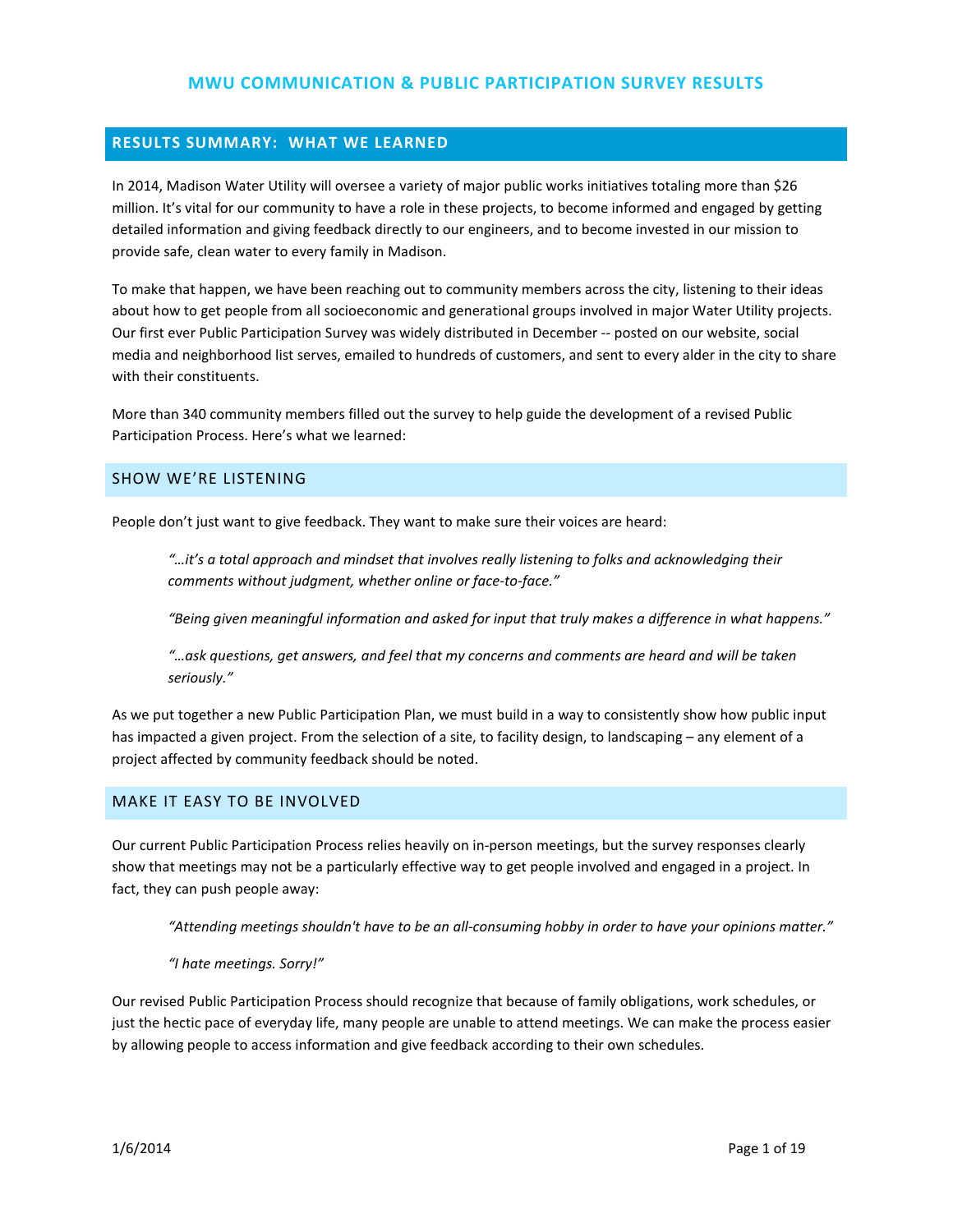Most respondents want to get information and give feedback via email:

*"Use email and surveys instead of meetings."*

*"It's tough to have the time to go to meetings, e-mail is always best."*

*"I would prefer to not attend a meeting. Send educational information via email."*

*"Going to a meeting is more time consuming than reading and responding online."*

A new Public Participation Process should take advantage of the City's current email list system. Customers could choose to receive emails regarding projects happing in the parts of Madison where they live: West Side, East Side, Isthmus, North Side, or South Side. Customers could opt into or out of the project email system at any time.

#### THE PUBLIC IS UNFAMILIAR WITH OUR CURRENT CAP PROCESS

Most respondents are completely unaware of our Citizen Advisory Panels (CAPs), the process by which we currently get most of our public input on projects. Some former CAP members did take the survey, but only half of them were satisfied with the CAP experience.

Our revised Public Participation Plan should make being on a Citizen Advisory Panel more accessible and less cumbersome and time-consuming. By scheduling fewer meetings and working to create a continuous dialogue about projects via email and our website, we can to transition to CAPs that are larger, more nimble and engaged, and include citizens from all socioeconomic and generational groups.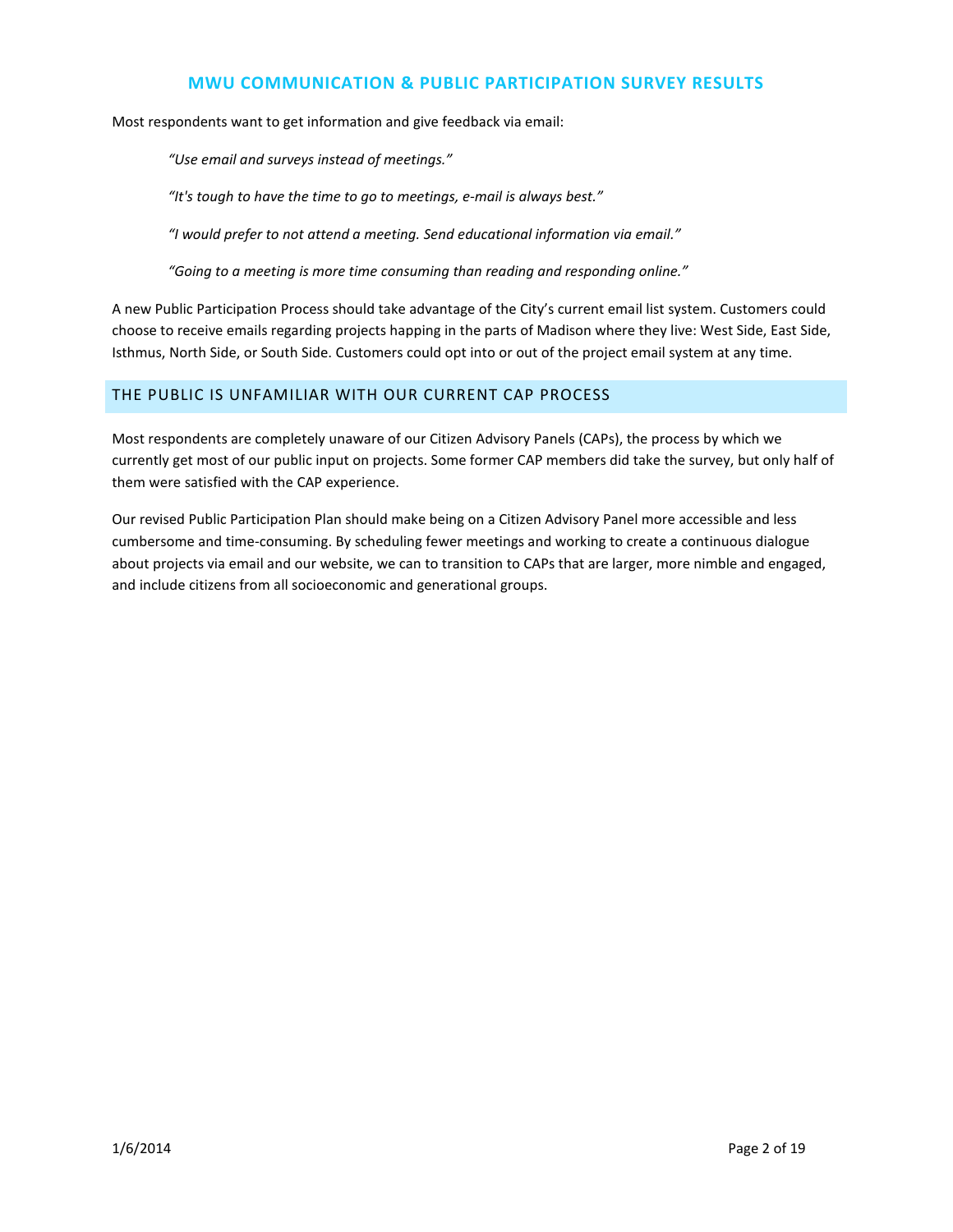### **COMMUNICATION AND PARTICIPATION**

#### QUESTION 1

HOW ARE YOU CURRENTLY CONNECTED WITH THE MADISON WATER UTILITY (MWU)? (PLEASE CHECK ALL THAT APPLY.)



#### SUMMARY OF OTHER RESPONSES:

Mailed reports (6), MWU postings to neighborhood listservs (3), City employee (3), Alder (3), Other meetings (3), Previous CAP participant (2), MWU website (2), NOTA (2), Husband (2), UW/MWU Projects, Collected water samples for testing, Pipes come into my house

# QUESTION 2 WHAT ARE THE BEST WAYS FOR YOU TO RECEIVE INFORMATION FROM US?



Rating scale from "Not at all effective" (1) to "Very Effective" (4)

### SUMMARY OF OTHER RESPONSES:

Local media (5), I do not receive a bill (3), Texts (2), calls to my cell, website, neighborhood publications and newspapers, Don't waste paper on mailers…, Social Media (networking), It's tough to have the time to go to meetings…,I don't just want to "receive information from you"…, none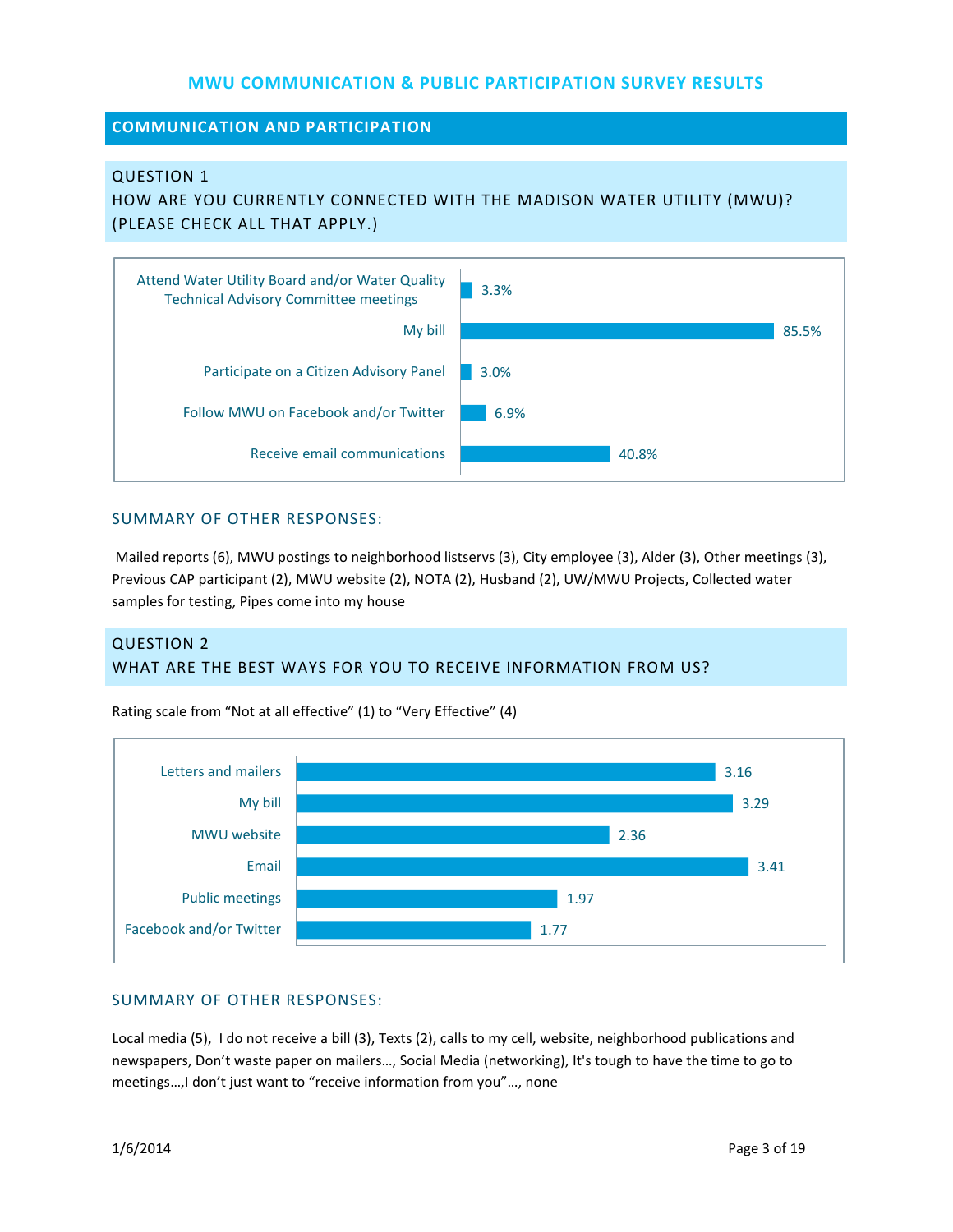## QUESTION 3

WHAT ARE THE BEST WAYS FOR YOU TO GIVE US FEEDBACK AND INPUT? HOW LIKELY ARE YOU TO USE THE FOLLOWING?

Rating scale from "Not at all likely" (1) to "Very likely" (4)



#### SUMMARY OF OTHER RESPONSES:

Telephone (2), Alder, Public access TV, Mailing, Unlikely to use things that come electronically…, I do not usually give out my email…, Satellite stations such as libraries or other public places…, Water utility ombudsman, Telephone, Survey in my bill, survey should be anonymous, Water utility ignores citizens

## QUESTION 4 WHAT DOES PUBLIC PARTICIPATION MEAN TO YOU?

210 responses were received to this question. Please see the appendix for the complete responses.

#### SUMMARY OF RECURRING THEMES IN RESPONSES:

Receiving public feedback and input (86), Public is listened to/heard/has a voice (43), Providing information/education (42), Input is truly considered/influences outcomes and decisions (33), Public involvement in decision-making (22), Public meetings (11), Two-way discussion/dialogue (10), Providing multiple forums or opportunities (10), Responding to public's ideas and questions (8), Surveys (7), It's just lip service/ for show (5), Outreach/communication (5), Transparency of public input and decisions (4), Public involvement from very beginning (4), Citizen Advisory Panels/CAPs (3), Timely/up-to-date information (3), Should be easy/convenient (3)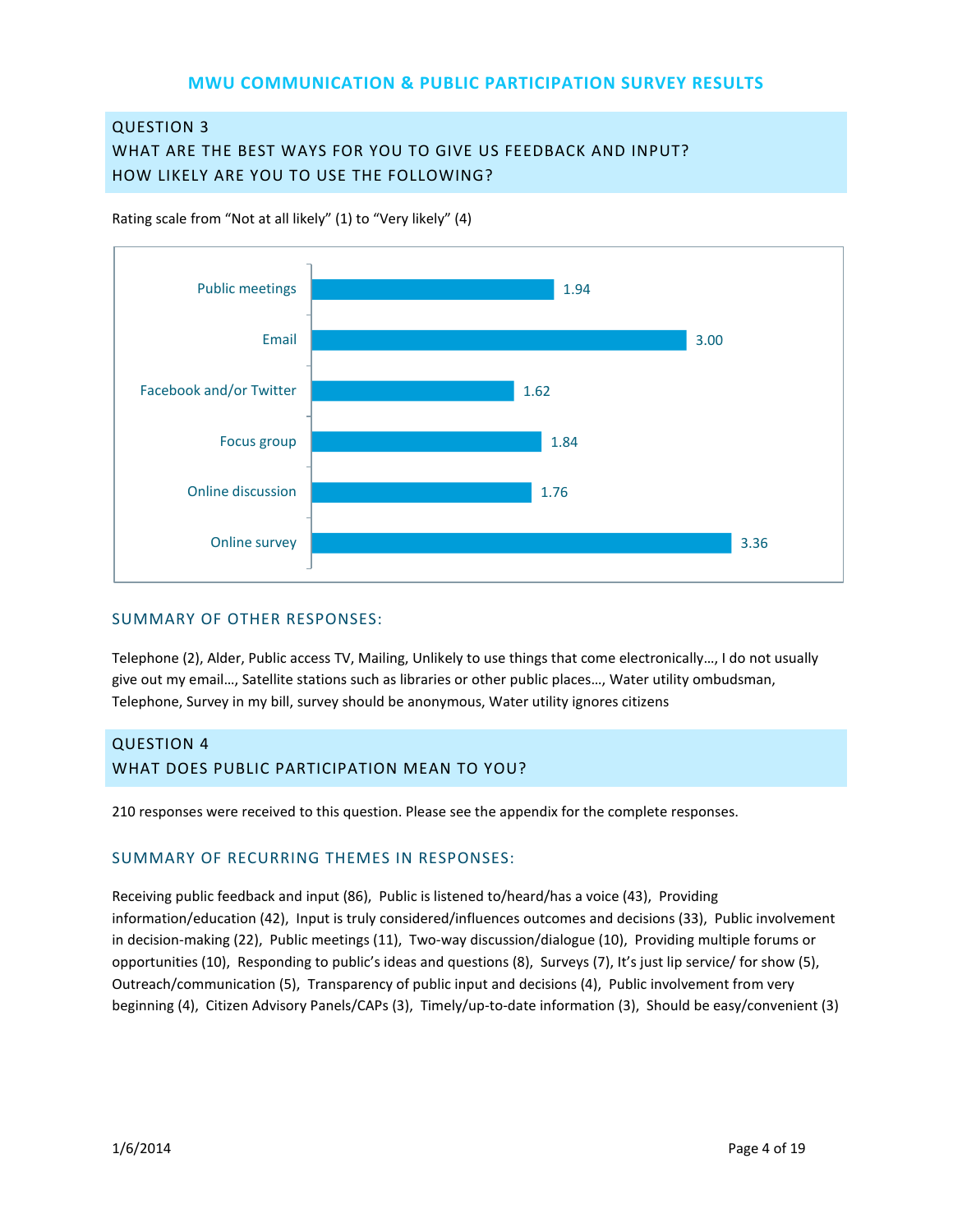### **PUBLIC MEETINGS**

# QUESTION 5

HAVE YOU EVER ATTENDED A MWU PUBLIC MEETING FOR A PROJECT?



#### QUESTION 6

IF NOT, WHAT HAS PREVENTED YOU FROM ATTENDING A PUBLIC MEETING? (PLEASE CHECK ALL THAT APPLY.)



### SUMMARY OF OTHER RESPONSES:

New to Madison area (3), Time (3), Childcare, Transportation, Introvert, Hate meetings, Abused by public works board, No use for the MWU, Uncertain of value, Don't recall recent meetings in neighborhood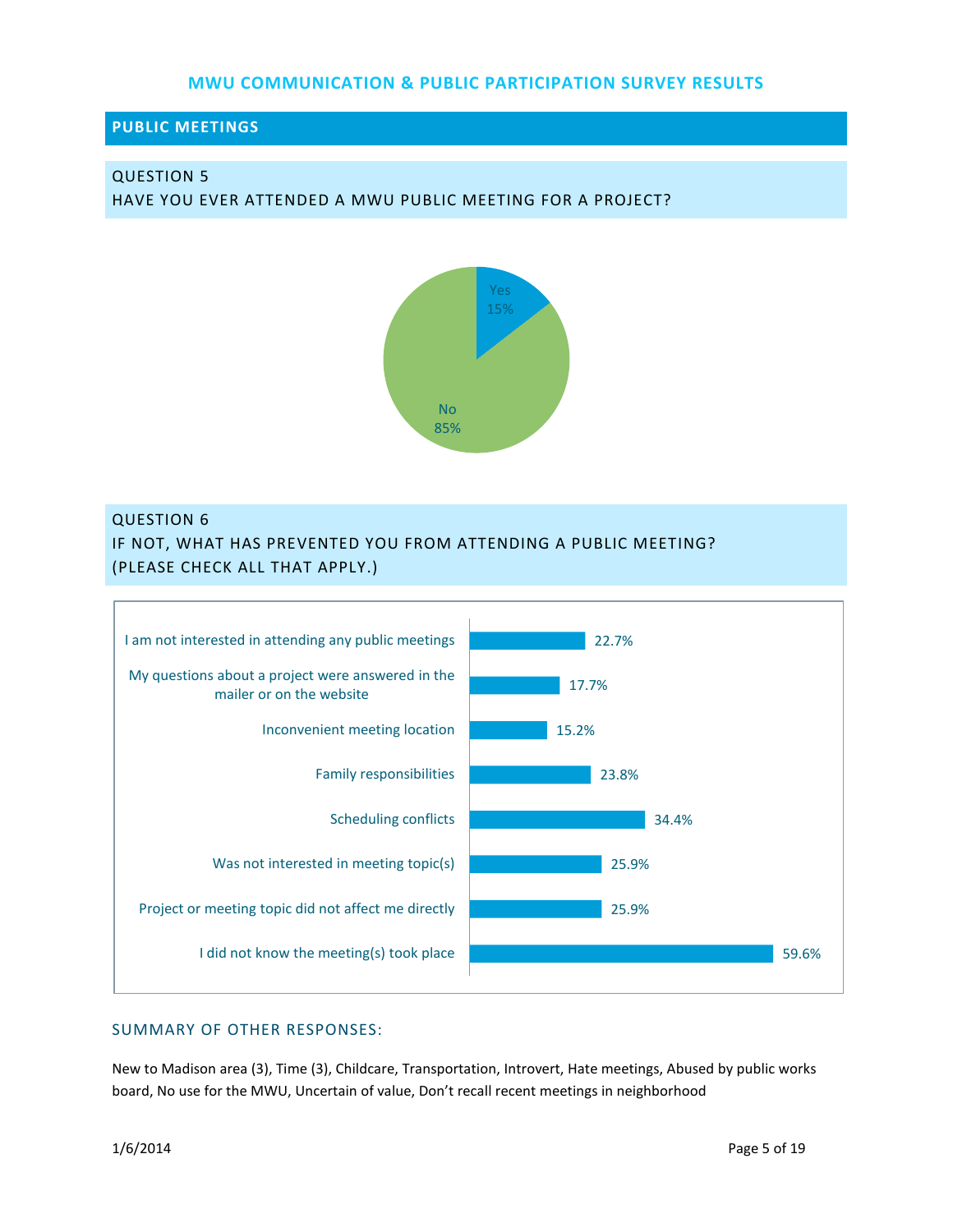# QUESTION 7

#### IN GENERAL, WHAT TIME OF DAY WOULD YOU PREFER TO ATTEND A PUBLIC MEETING?



#### SUMMARY OF OTHER RESPONSES:

None (6), Prefer email and surveys to attending meetings (4), Not interested in attending meetings (4), No best time (2), Makes no difference (2), Schedule varies (2), N/A (2), Evenings 5-7 pm or Saturday mornings, Wed or thursday between 3 – 5, Definitely not weekends, Live stream meetings, Whenever there is greater public participation, Would rather not need to

# QUESTION 8 WHAT IS THE BEST WAY TO NOTIFY YOU ABOUT AN UPCOMING MEETING OR EVENT?



Rating scale from "Not at all effective" (1) to "Very Effective" (4)

#### SUMMARY OF OTHER RESPONSES:

Newspaper (4), Notice in Isthmus, Signs at key neighborhood hotspots, City email, Depends on how much I pay attention to FB and the H20 website, Definitely not Facebook and Twitter, Most of us are overwhelmed with all communications…, Postcard not a letter, Text, SMS, Neighborhood newspapers, Please do not, Radio spots, Not looking at MWU website unless there is an issue…, N/A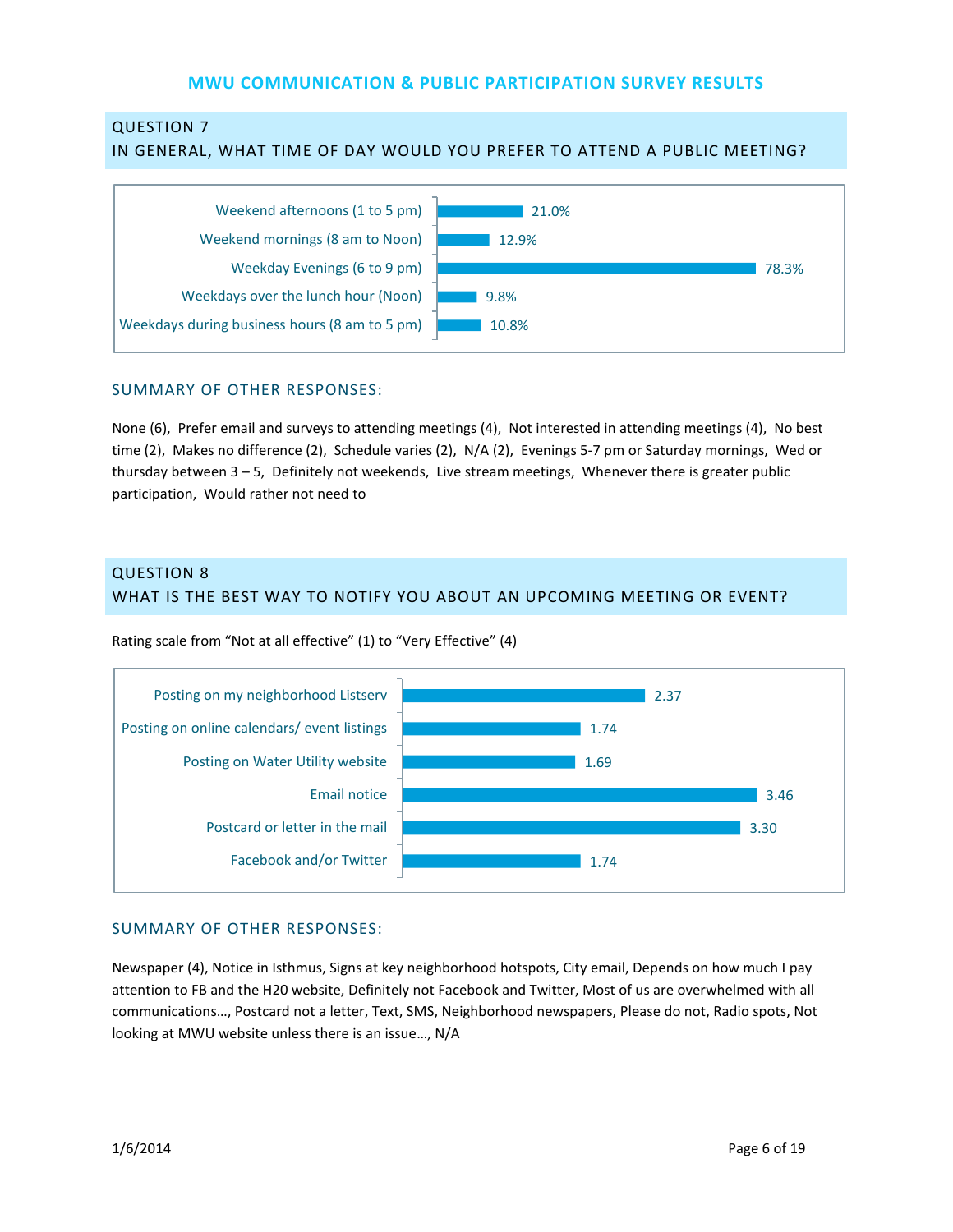**PROJECT COMMUNICATIONS**

#### QUESTION 9

IF YOU CANNOT ATTEND PUBLIC MEETINGS, WHAT ARE THE BEST WAYS TO KEEP YOU INFORMED ABOUT A PROJECT THAT INTERESTS YOU?

Rating scale from "Not at all effective" (1) to "Very Effective" (4)



#### SUMMARY OF OTHER RESPONSES:

Newspapers (2), Mailers are a waste of money, Community newspaper, If I'm interested, Facebook would be good…, Projects do not interest me, In general i can attend public meetings, Livestream the meeting, N/A

# QUESTION 10 IF YOU CANNOT ATTEND PUBLIC MEETINGS, WHICH AVENUES ARE YOU MOST LIKELY TO USE TO GIVE US INPUT ON A PROJECT?

Rating scale from "Not at all likely" (1) to "Very likely" (4)



#### SUMMARY OF OTHER RESPONSES:

Letter (4), Alder (3), phone call (2), Direct communication with MWU staff (2), Mailed surveys, Utility not interested in input, Directions on accessing online surveys should be included in mailer or with bill, Talk to the people digging in the street, In general I can attend public meetings, If online surveys are anonymized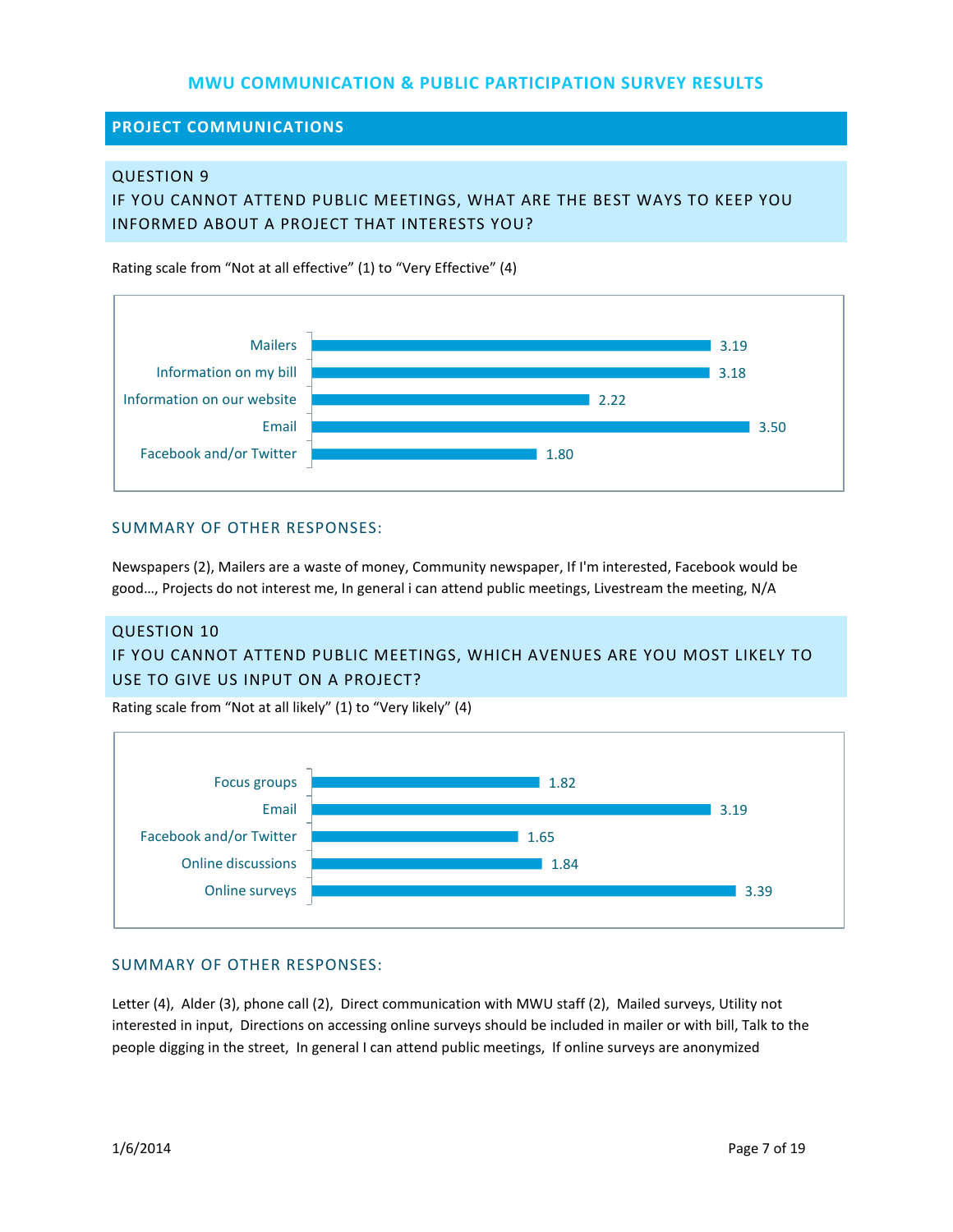### **CITIZEN ADVISORY PANELS**

# QUESTION 11

HAVE YOU EVER PARTICIPATED ON A MWU CITIZEN ADVISORY PANEL (CAP)?



#### IF SO, WHICH ONE(S)?

Well 15 (3), Eastside Water Supply Project (3), Well 7 (2), Arbor Hills Booster Station, Glenway Reservoir, Paterson St. Operations Center, Whitney Way pump station, Water Utility CAP

# QUESTION 12 (CAP PARTICIPANTS ONLY) WHY DID YOU JOIN A CAP?

14 Responses:

- Felt a civic responsibility to participate.
- Wanted to be involved as the alder for the area.
- Concern about the well in my neighborhood. Interest in the issues of democratic stewardship and management of resources.
- I live in the area.
- To be involved with a proposed project in my neighborhood.
- Ability to assist in improving project stakeholder process, and outcome.
- Technical expertise/insight
- to make sure the utility paid attention the the issues important to me
- present proposed project is in my neighborhood
- Learn about projects near me of of interest to me. Provide input.
- Because I wanted to have input into the process and water decisions
- Believe strongly in participating in processes that affect where I live.
- Concerned about the VOCs and the solution to improve the water quality related to the VOCs in well 15.
- To give input.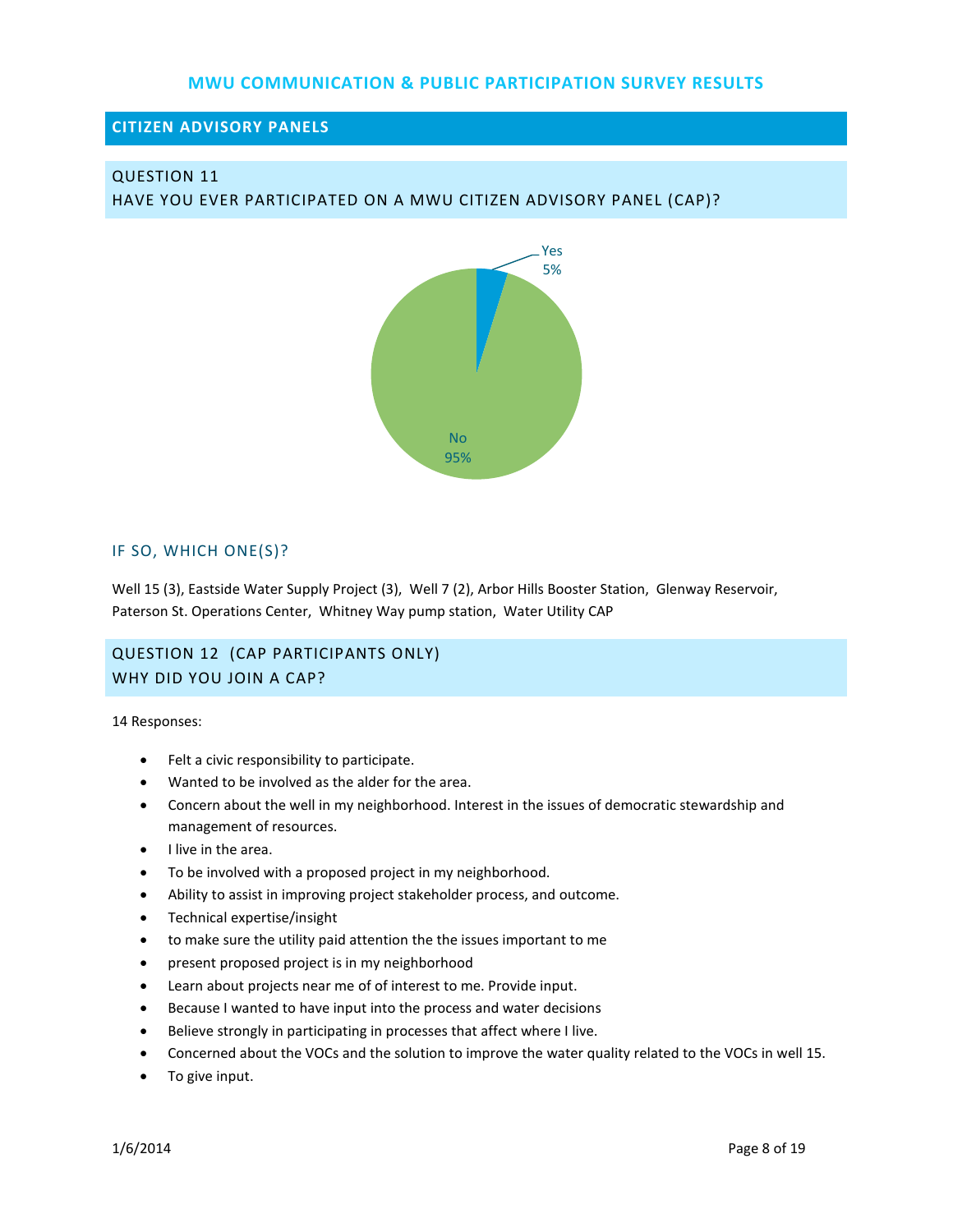| <b>QUESTON 13 (CAP PARTICIPANTS ONLY)</b>                                                                                                                                                                                                                                                                                                                                                                                                                                                                                                                                                                                                                                                                                                                                                                                                                                                                                                                                                                                                                                                                                                                                                                           |                                                                                                                                                                                                                                                                                                                                                                                 |                                |                       |                                            |                                |                   |  |  |  |
|---------------------------------------------------------------------------------------------------------------------------------------------------------------------------------------------------------------------------------------------------------------------------------------------------------------------------------------------------------------------------------------------------------------------------------------------------------------------------------------------------------------------------------------------------------------------------------------------------------------------------------------------------------------------------------------------------------------------------------------------------------------------------------------------------------------------------------------------------------------------------------------------------------------------------------------------------------------------------------------------------------------------------------------------------------------------------------------------------------------------------------------------------------------------------------------------------------------------|---------------------------------------------------------------------------------------------------------------------------------------------------------------------------------------------------------------------------------------------------------------------------------------------------------------------------------------------------------------------------------|--------------------------------|-----------------------|--------------------------------------------|--------------------------------|-------------------|--|--|--|
| BASED ON YOUR EXPERIENCE(S), HOW SATISFIED ARE YOU WITH THE CAP PROCESS?                                                                                                                                                                                                                                                                                                                                                                                                                                                                                                                                                                                                                                                                                                                                                                                                                                                                                                                                                                                                                                                                                                                                            |                                                                                                                                                                                                                                                                                                                                                                                 |                                |                       |                                            |                                |                   |  |  |  |
| Answer<br><b>Options</b>                                                                                                                                                                                                                                                                                                                                                                                                                                                                                                                                                                                                                                                                                                                                                                                                                                                                                                                                                                                                                                                                                                                                                                                            | Completely<br>unsatisfied<br>(1)                                                                                                                                                                                                                                                                                                                                                | Somewhat<br>unsatisfied<br>(2) | <b>Neutral</b><br>(3) | Somewhat<br>satisfied<br>$\left( 4\right)$ | Completely<br>satisfied<br>(5) | Rating<br>Average |  |  |  |
| <b>Overall CAP</b>                                                                                                                                                                                                                                                                                                                                                                                                                                                                                                                                                                                                                                                                                                                                                                                                                                                                                                                                                                                                                                                                                                                                                                                                  | $\overline{2}$                                                                                                                                                                                                                                                                                                                                                                  | 4                              | 1                     | 3                                          | 6                              | 3.44              |  |  |  |
| <b>process</b>                                                                                                                                                                                                                                                                                                                                                                                                                                                                                                                                                                                                                                                                                                                                                                                                                                                                                                                                                                                                                                                                                                                                                                                                      |                                                                                                                                                                                                                                                                                                                                                                                 |                                |                       |                                            |                                |                   |  |  |  |
| Please explain:                                                                                                                                                                                                                                                                                                                                                                                                                                                                                                                                                                                                                                                                                                                                                                                                                                                                                                                                                                                                                                                                                                                                                                                                     |                                                                                                                                                                                                                                                                                                                                                                                 |                                |                       |                                            |                                |                   |  |  |  |
| Excellent job of arriving at mutually agreed solution for the Well 15 situation.<br>$\bullet$<br>The Well 15 CAP process was fine but my answers above are related to Well 7, the disingenuous<br>$\bullet$<br>seeking of information with regard to siting a new eastside well and the ESWS Project. Overall the<br>disconnection of these CAPs from the big picture is a problem and renders the work less<br>meaningful and even potentially counterproductive.<br>I thought the East Side water supply project went really well<br>$\bullet$<br>Good<br>$\bullet$<br>Seemed longer than it should have been, but necessary I suppose given the political motivations<br>$\bullet$<br>of some of the participants to obstruct the construction of any new wells for any reason. The time<br>spent was probably necessary and unavoidable<br>Bad process, took too much time<br>$\bullet$<br>Just started. so far, so good.<br>$\bullet$<br>Good presentations; too few citizens.<br>$\bullet$<br>It's just lip service; utility isn't interested in public input<br>$\bullet$<br>Long periods with no communication. The Utility's plan wasn't accepted carte blanche and<br>$\bullet$<br>communication stopped. |                                                                                                                                                                                                                                                                                                                                                                                 |                                |                       |                                            |                                |                   |  |  |  |
| $\bullet$<br>$\bullet$                                                                                                                                                                                                                                                                                                                                                                                                                                                                                                                                                                                                                                                                                                                                                                                                                                                                                                                                                                                                                                                                                                                                                                                              | Some miscommunication about notifying me in the beginning so I did not finish the project<br>Very highly structured with no room for serious input to be considered.                                                                                                                                                                                                            |                                |                       |                                            |                                |                   |  |  |  |
| <b>Time</b>                                                                                                                                                                                                                                                                                                                                                                                                                                                                                                                                                                                                                                                                                                                                                                                                                                                                                                                                                                                                                                                                                                                                                                                                         |                                                                                                                                                                                                                                                                                                                                                                                 |                                |                       | 7                                          | 5                              | 3.93              |  |  |  |
| commitment                                                                                                                                                                                                                                                                                                                                                                                                                                                                                                                                                                                                                                                                                                                                                                                                                                                                                                                                                                                                                                                                                                                                                                                                          |                                                                                                                                                                                                                                                                                                                                                                                 |                                |                       |                                            |                                |                   |  |  |  |
| required<br>Please explain:                                                                                                                                                                                                                                                                                                                                                                                                                                                                                                                                                                                                                                                                                                                                                                                                                                                                                                                                                                                                                                                                                                                                                                                         |                                                                                                                                                                                                                                                                                                                                                                                 |                                |                       |                                            |                                |                   |  |  |  |
|                                                                                                                                                                                                                                                                                                                                                                                                                                                                                                                                                                                                                                                                                                                                                                                                                                                                                                                                                                                                                                                                                                                                                                                                                     | Evening meeting were held as necessary.                                                                                                                                                                                                                                                                                                                                         |                                |                       |                                            |                                |                   |  |  |  |
| $\bullet$<br>fine<br>$\bullet$<br>See above<br>$\bullet$<br>$\bullet$<br>$\bullet$                                                                                                                                                                                                                                                                                                                                                                                                                                                                                                                                                                                                                                                                                                                                                                                                                                                                                                                                                                                                                                                                                                                                  | It was a big project that required a lot of time<br>Just started. so far so good<br>If I thought the utility were really interested in my input, the time commitment would be worth it.<br>But when we're dismissed as "wing nuts," it gets frustrating<br>Some miscommunication about notifying me in the beginning so I did not finish the project<br>Evening hours were fine |                                |                       |                                            |                                |                   |  |  |  |
| <b>Number of</b>                                                                                                                                                                                                                                                                                                                                                                                                                                                                                                                                                                                                                                                                                                                                                                                                                                                                                                                                                                                                                                                                                                                                                                                                    | 0                                                                                                                                                                                                                                                                                                                                                                               | $\overline{4}$                 | 3                     | $\overline{4}$                             | 4                              | 3.53              |  |  |  |
| <b>CAP</b><br>participants                                                                                                                                                                                                                                                                                                                                                                                                                                                                                                                                                                                                                                                                                                                                                                                                                                                                                                                                                                                                                                                                                                                                                                                          |                                                                                                                                                                                                                                                                                                                                                                                 |                                |                       |                                            |                                |                   |  |  |  |
| Please explain:                                                                                                                                                                                                                                                                                                                                                                                                                                                                                                                                                                                                                                                                                                                                                                                                                                                                                                                                                                                                                                                                                                                                                                                                     |                                                                                                                                                                                                                                                                                                                                                                                 |                                |                       |                                            |                                |                   |  |  |  |
| $\bullet$                                                                                                                                                                                                                                                                                                                                                                                                                                                                                                                                                                                                                                                                                                                                                                                                                                                                                                                                                                                                                                                                                                                                                                                                           | 10 to 15 attendees                                                                                                                                                                                                                                                                                                                                                              |                                |                       |                                            |                                |                   |  |  |  |
| $\bullet$                                                                                                                                                                                                                                                                                                                                                                                                                                                                                                                                                                                                                                                                                                                                                                                                                                                                                                                                                                                                                                                                                                                                                                                                           | Our group was about right                                                                                                                                                                                                                                                                                                                                                       |                                |                       |                                            |                                |                   |  |  |  |
| Too few people volunteered to be involved<br>$\bullet$<br>More participants would improve outcome<br>$\bullet$<br>Insufficient diverse community members, i.e. "the same old participants" as are usually involved                                                                                                                                                                                                                                                                                                                                                                                                                                                                                                                                                                                                                                                                                                                                                                                                                                                                                                                                                                                                  |                                                                                                                                                                                                                                                                                                                                                                                 |                                |                       |                                            |                                |                   |  |  |  |
| in CAPs                                                                                                                                                                                                                                                                                                                                                                                                                                                                                                                                                                                                                                                                                                                                                                                                                                                                                                                                                                                                                                                                                                                                                                                                             |                                                                                                                                                                                                                                                                                                                                                                                 |                                |                       |                                            |                                |                   |  |  |  |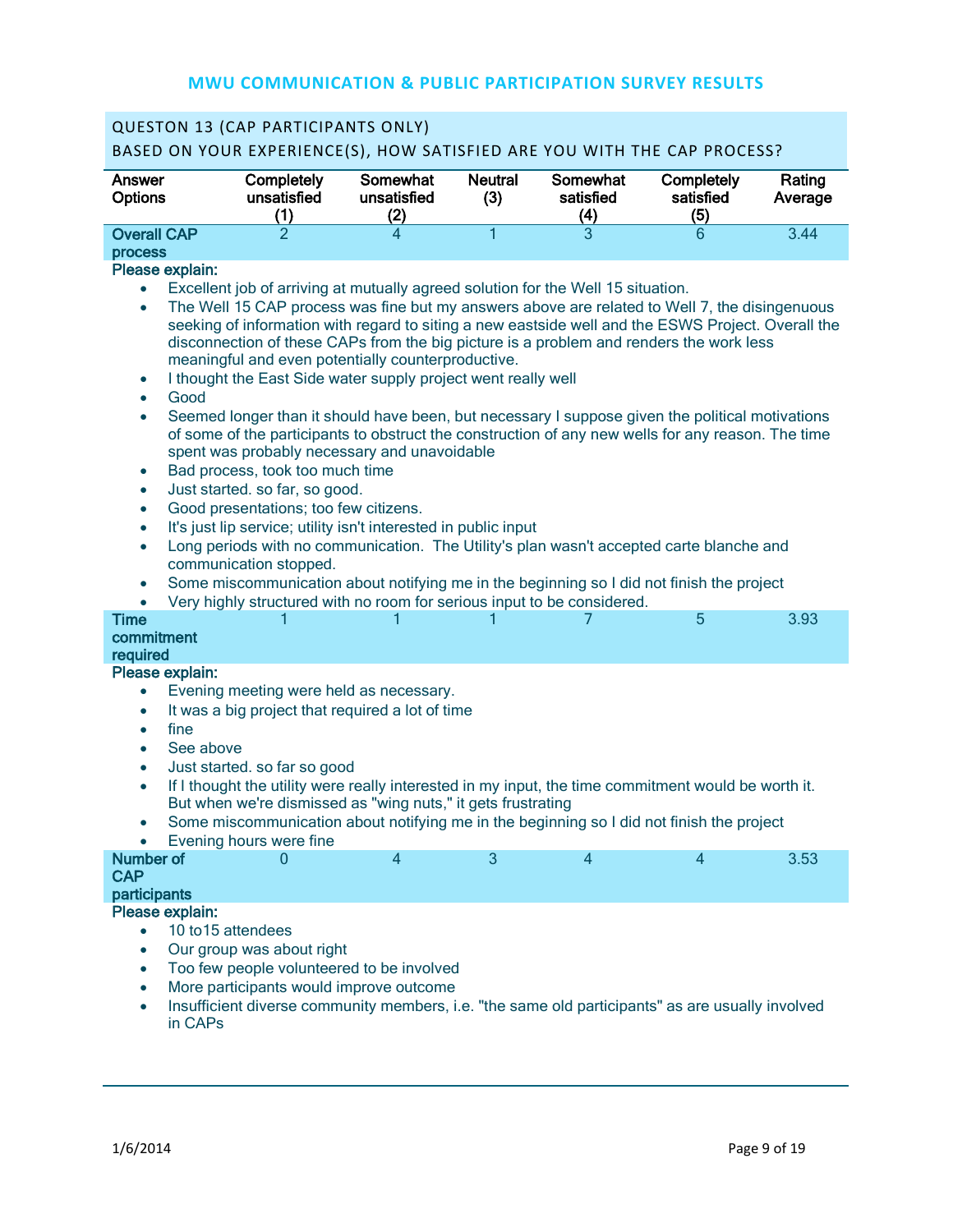| Answer<br><b>Options</b>                                                                                                                                                                                                                                                                                                                                                                                                                                                                                                                                                                                                     | Completely<br>unsatisfied<br>(1)                                                                                                                                                                                                                                                                                                                                                                                                | <b>Somewhat</b><br>unsatisfied<br>(2) | <b>Neutral</b><br>(3) | Somewhat<br>satisfied<br>(4) | Completely<br>satisfied<br>(5) | Rating<br>Average |  |  |  |
|------------------------------------------------------------------------------------------------------------------------------------------------------------------------------------------------------------------------------------------------------------------------------------------------------------------------------------------------------------------------------------------------------------------------------------------------------------------------------------------------------------------------------------------------------------------------------------------------------------------------------|---------------------------------------------------------------------------------------------------------------------------------------------------------------------------------------------------------------------------------------------------------------------------------------------------------------------------------------------------------------------------------------------------------------------------------|---------------------------------------|-----------------------|------------------------------|--------------------------------|-------------------|--|--|--|
| <b>Diversity of</b><br><b>CAP members</b><br>Please explain:<br>$\bullet$                                                                                                                                                                                                                                                                                                                                                                                                                                                                                                                                                    | Genderwise was even split.                                                                                                                                                                                                                                                                                                                                                                                                      | 3                                     | $\overline{5}$        |                              | 4                              | 3.29              |  |  |  |
| Good mix of neighbors and ideas<br>$\bullet$<br>Lack of diversity<br>$\bullet$<br>No participants color; only one in poverty and she was discounted; only middle class educated<br>$\bullet$<br>participants listened to by the organizers/people who ran the CAP.                                                                                                                                                                                                                                                                                                                                                           |                                                                                                                                                                                                                                                                                                                                                                                                                                 |                                       |                       |                              |                                |                   |  |  |  |
| <b>Frequency of</b><br>meetings                                                                                                                                                                                                                                                                                                                                                                                                                                                                                                                                                                                              | O                                                                                                                                                                                                                                                                                                                                                                                                                               | 4                                     |                       | 2                            | 6                              | 3.71              |  |  |  |
| Please explain:<br>Met as necessary.<br>$\bullet$<br>The regular meetings were needed<br>Too many meetings, the process moved too slowly<br>Too frequent<br>$\bullet$                                                                                                                                                                                                                                                                                                                                                                                                                                                        |                                                                                                                                                                                                                                                                                                                                                                                                                                 |                                       |                       |                              |                                |                   |  |  |  |
| <b>Quality of</b><br>meeting<br>discussions                                                                                                                                                                                                                                                                                                                                                                                                                                                                                                                                                                                  | $\overline{2}$                                                                                                                                                                                                                                                                                                                                                                                                                  | 3                                     | $\overline{2}$        | 1                            | 7                              | 3.53              |  |  |  |
| Please explain:<br>Very good discussions & informative.<br>$\bullet$<br>Consultants and facilitators did a great job<br>$\bullet$<br>Ok, seemed to re-hash old info instead of moving ahead<br>$\bullet$<br>Excellent forum for the sharing of ideas and perspectives, although a little drawn out sometimes<br>$\bullet$<br>by no fault of the staff - very accommodating.<br>Only the views of certain individuals who were known to the organizers, white, middle class,<br>$\bullet$<br>educated, and already supported the water utility policies without serious dissent were listened to.<br>All others marginalized! |                                                                                                                                                                                                                                                                                                                                                                                                                                 |                                       |                       |                              |                                |                   |  |  |  |
| <b>MWU staff</b><br>response(s) to<br><b>CAP input</b>                                                                                                                                                                                                                                                                                                                                                                                                                                                                                                                                                                       | 3                                                                                                                                                                                                                                                                                                                                                                                                                               | $\overline{2}$                        | 1                     | 1                            | 7                              | 3.50              |  |  |  |
| Please explain:<br>Residents questions & concerns were addressed.<br>$\bullet$<br>Ok<br>$\bullet$<br>Very well balanced in terms of time spent and response to concerns<br>Staff will just do what it wants until the mayor and elected officials crack down on it.<br>They got defensive when their assumptions were challenged.<br>See Quality of Meetings above                                                                                                                                                                                                                                                           |                                                                                                                                                                                                                                                                                                                                                                                                                                 |                                       |                       |                              |                                |                   |  |  |  |
| <b>Water Utility</b><br><b>Board</b><br>response(s) to<br><b>CAP input</b>                                                                                                                                                                                                                                                                                                                                                                                                                                                                                                                                                   | 3                                                                                                                                                                                                                                                                                                                                                                                                                               | $\overline{2}$                        | $\overline{4}$        | $\overline{2}$               | 3                              | 3.00              |  |  |  |
| Please explain:<br>$\bullet$<br>$\bullet$<br>Fine                                                                                                                                                                                                                                                                                                                                                                                                                                                                                                                                                                            | Well 15 Project was successfully completed.<br>It will be awhile before I get over having the ESWS Project participation misrepresented, in terms<br>of the project having "vetted" the AMI project. That was not the case. And the Board's response<br>to CAP members - I've never been treated like that at a public meeting. Also, you need a more<br>nuanced option or a text box on the next question, because it depends. |                                       |                       |                              |                                |                   |  |  |  |

- Not communicated to CAP (N/A?)
- see above
- The staff only wanted to hear from supporters. I assume the WUB is the same.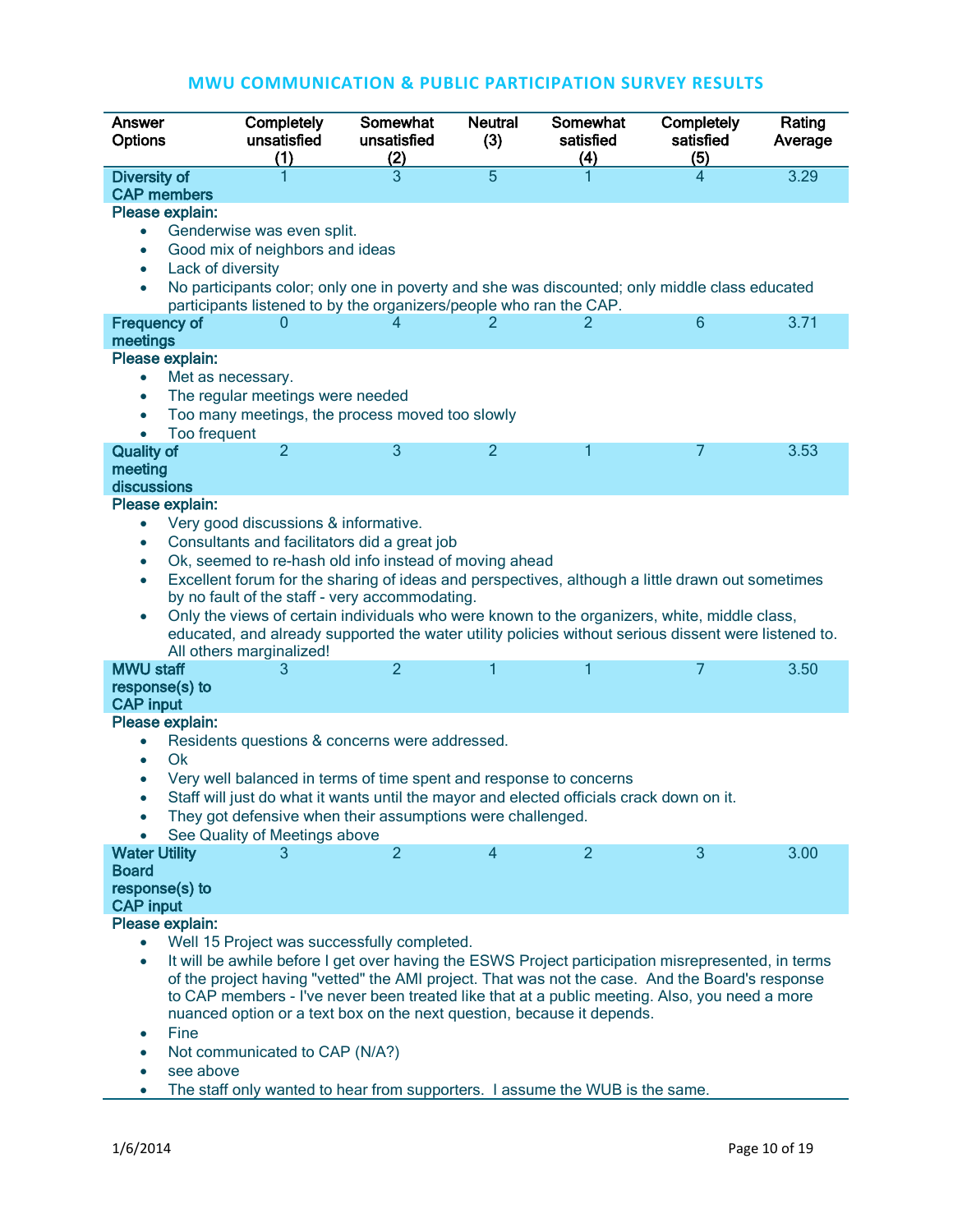# QUESTION 14 (CAP PARTICIPANTS ONLY) SHOULD THE CAP PROCESS BE MANAGED TO A BUDGET?



# QUESTION 15 (CAP PARTICIPANTS ONLY) SHOULD CAP PARTICIPATION BE LIMITED TO THOSE WHO LIVE OR WORK IN THE NEIGHBORHOOD(S) AFFECTED BY A PROJECT?

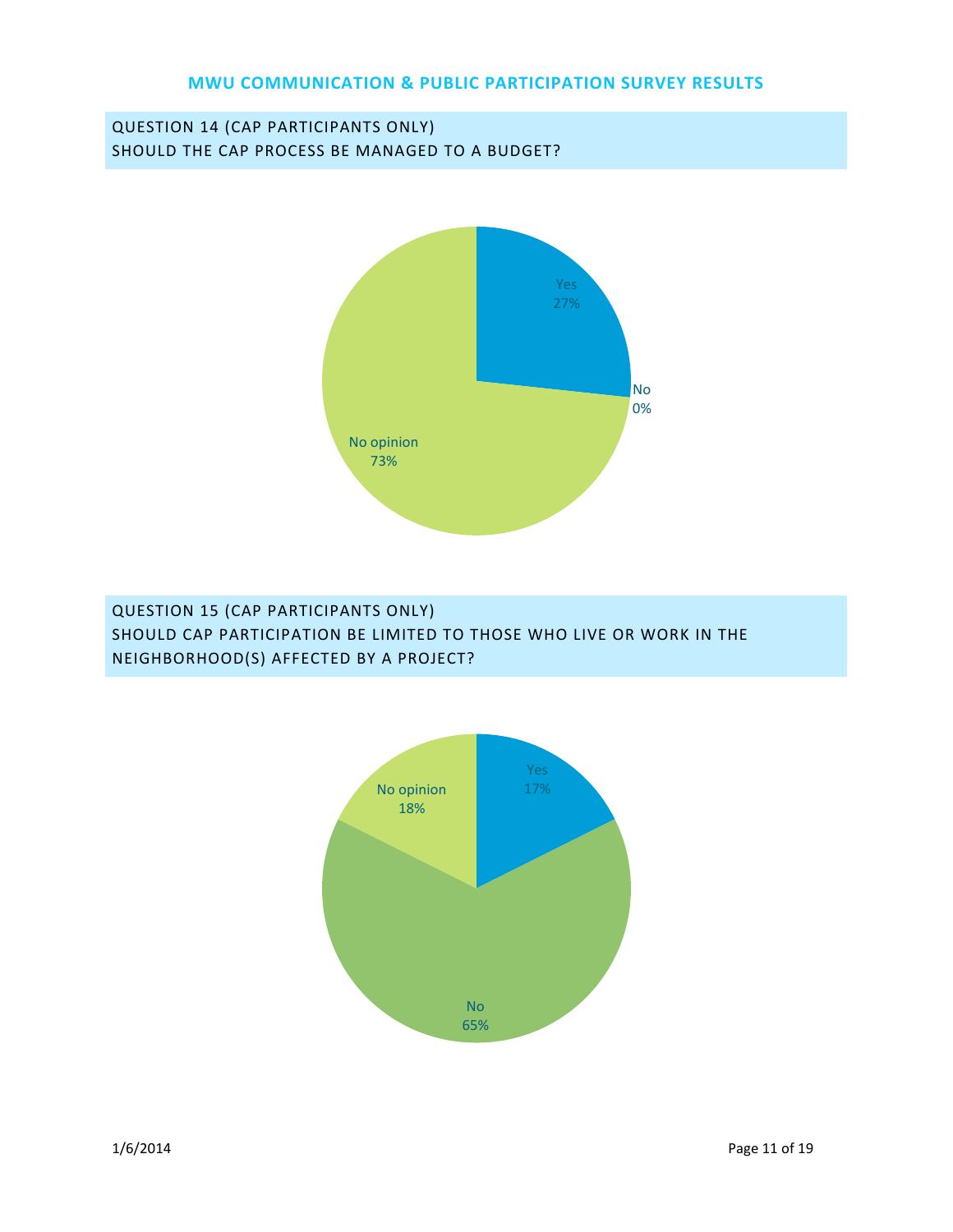# QUESTION 16 (CAP PARTICIPANTS ONLY) WHAT ARE THE MOST VALUABLE COMPONENTS OF THE CAP PROCESS?

#### **All Responses:**

- Resident involvement in project decision making.
- People know things that staff don't know and have both particular, local knowledge to contribute and bring a sense of community values.
- Neighborhood input, discussing different perspectives and ideas
- "1) Stakeholder perceptions and local information not otherwise available to staff. 2) Inclusion of public in decisions."
- Sharing perspective and generating respect for opposing viewpoints towards consensus/problemsolving/communty support
- Citizen education
- Don't know yet. theoretically discussion of problems/issues/project quality, etc.
- Presentations from consultants, MWU staff
- The chance to get input from the very knowledgeable and competent public. But when we see MWU is not interested in our input, it gets frustrating
- I liked being educated to issues that affected my life and learning that the MWU was proposing good solutions.
- Education.
- Not sure. Seemed useless exercise to me.

# QUESTION 17 (CAP PARTICIPANTS ONLY) WHAT COULD BE IMPROVED ABOUT THE CAP PROCESS?

#### **All Responses:**

- Publicize it more in the media as a way for citizens to become involved. Be sure to have an open house upon a project's completion. Highlight the success/results of the Well15 CAP.
- There needs be a larger discussion about the overall picture. But where there are particular neighborhood concerns, people need to be able to weigh in on the options - great example is the Lakeview Hill Water Tower. Done deal. Huge capital budget item. People pay twice (in the budget and in PILOT) and get no say as to whether we need this or other options. But perhaps if you make it clear that you only want to know what color to paint the water tower, you might get more people - or just have them vote on line.
- More streamlined process to move the project ahead to construction.
- Staff CAP facilitation with a professional.
- I think it was very successful, no suggestions.
- Don't know yet just started.
- Better public notice?
- Have a management that cares about what we suggest.
- Some miscommunication about notifying me in the beginning so I did not finish the project.
- MUST include minority and poor representatives otherwise the entire process must be considered flawed and the recommendations discarded. If necessary pay minority and poor people to attend.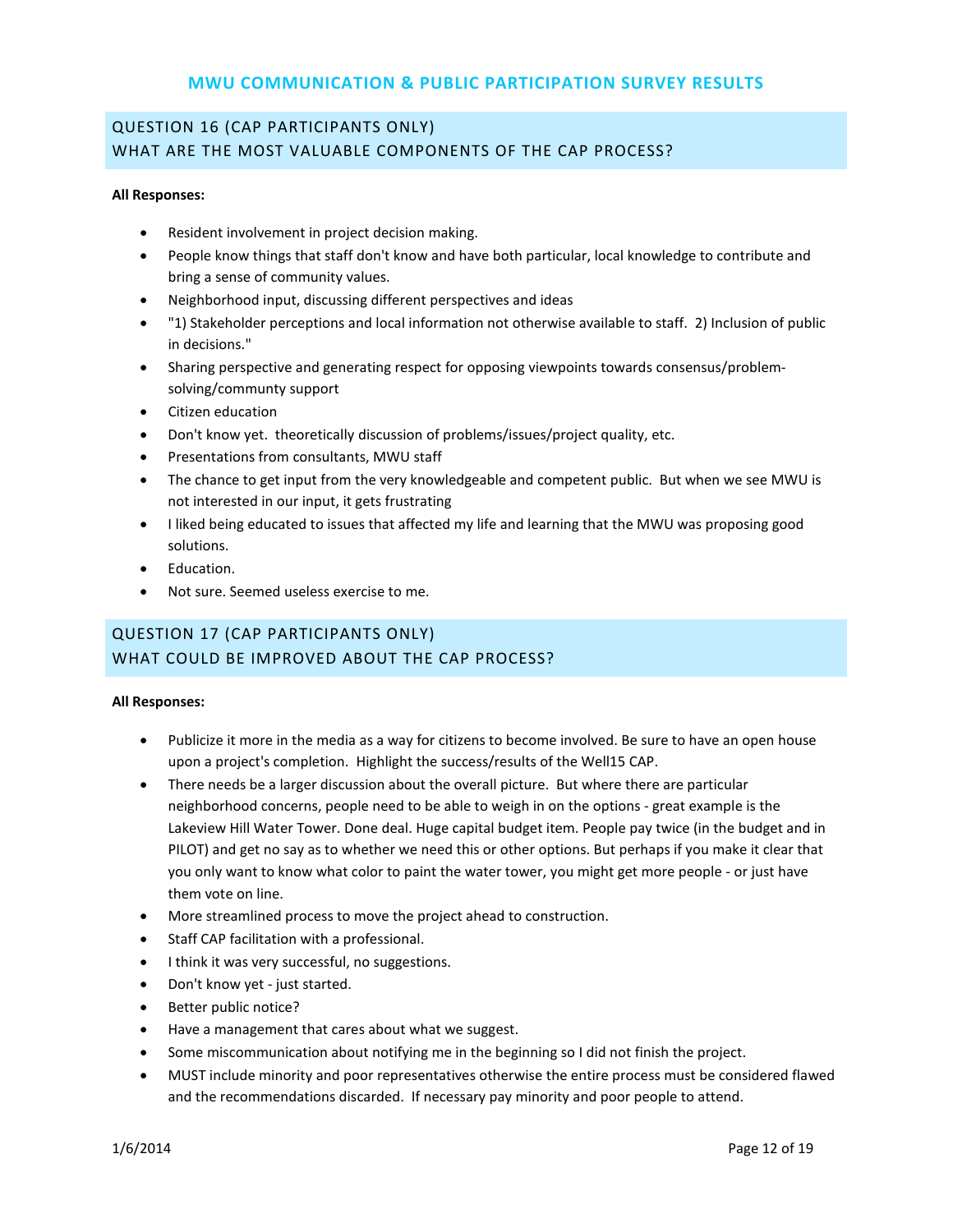# QUESTION 18 (FOR RESPONDENTS WHO NEVER PARTICIPATED IN A CAP) WHAT HAS PREVENTED YOU FROM PARTICIPATING IN A CITIZEN ADVISORY PANEL (CAP)? (PLEASE CHECK ALL THAT APPLY.)



### SUMMARY OF OTHER RESPONSES:

New to the area (7), Not asked/invited (2), Introvert/doesn't like public meetings, Abusive behavior, Assume there are very few seats…, No recruitment that I know of, Live out of town (but own property in town), Don't know enough.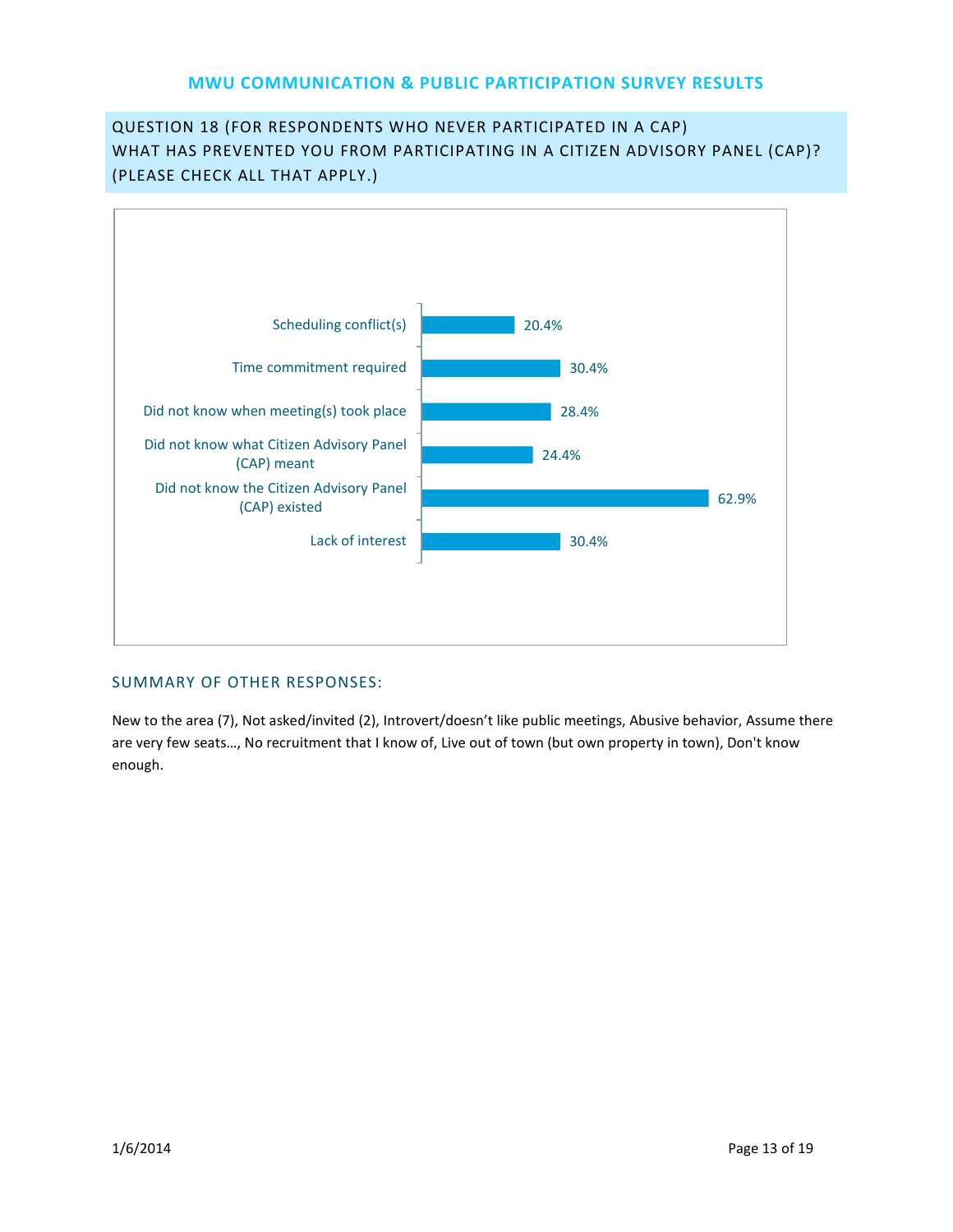#### **ADDITIONAL COMMENTS**

#### QUESTION 19

# DO YOU HAVE ANY ADDITIONAL COMMENTS REGARDING MWU COMMUNICATIONS AND/OR PUBLIC PARTICIPATION?

#### **81 responses were received to this question:**

- None (20)
- Thank you (5)
- I prefer not to see glossy mailings with colors. Please try to be cost effective if you decide to do USPS mailings.
- Keep up the good work!!
- The public is not going to be chasing issues. The MWU is going to need to get the information out to keep the public informed. (I feel that the public should be getting after issues and keeping you on your toes but I don't think that's going to happen until something really important impacts the public)
- Isn't \$70 per year a lot for this new insurance?
- Would like to know more about upcoming changes in billing
- All I care about water is: is it safe, and is it affordable. I would only attend a meeting if I felt the water wasn't safe or I couldn't afford the water.
- The chair of the utility is doing great work finding a middle ground and ways to proceed.
- I am frustrated by the fact that government entities have for the most part turned the public input process into meaningless busywork sessions that really have little chance of engaging even a small portion of the public because everyone who has attended a meeting in the past and tried to provide input now knows what a waste of time this process has become. The government body then goes forward with the plans that the consultant has prepared with very little in changes due to the concerns raised by the few concerned members of the public who stubbornly attended the public input sessions. They were the few who decided to participate even though most of them knew it would probably be a waste of time. The government entity and the consultant already knew what they wanted the outcome to be so they designed the public input process to be meaningless busywork sessions because the law says they need to involve the public in making decisions that directly affect the public. The public input process has become so specialized that consultants must be going to college to get degrees in how to con and manipulate the public and get away with it.
- Fancy meter was a terrible waste of money. Also too noisy.
- Better explanation of what all the MWU encompasses, what is it responsible for? What does it do? Does citizen input really count? If so, how?
- Why would you send this out during the busiest time of year so that most people will not have the time or energy to respond?
- You do a good job with mailers providing info about water issues. I appreciate that.
- Please consider offering childcare during public meetings and transportation options/incentives for folks who may struggle at attend based on those barriers.
- Honestly, I'd like to know why you are bothering with this, and what you think public participation is. Based on my experience over the last few years, I don't think it matter what people think.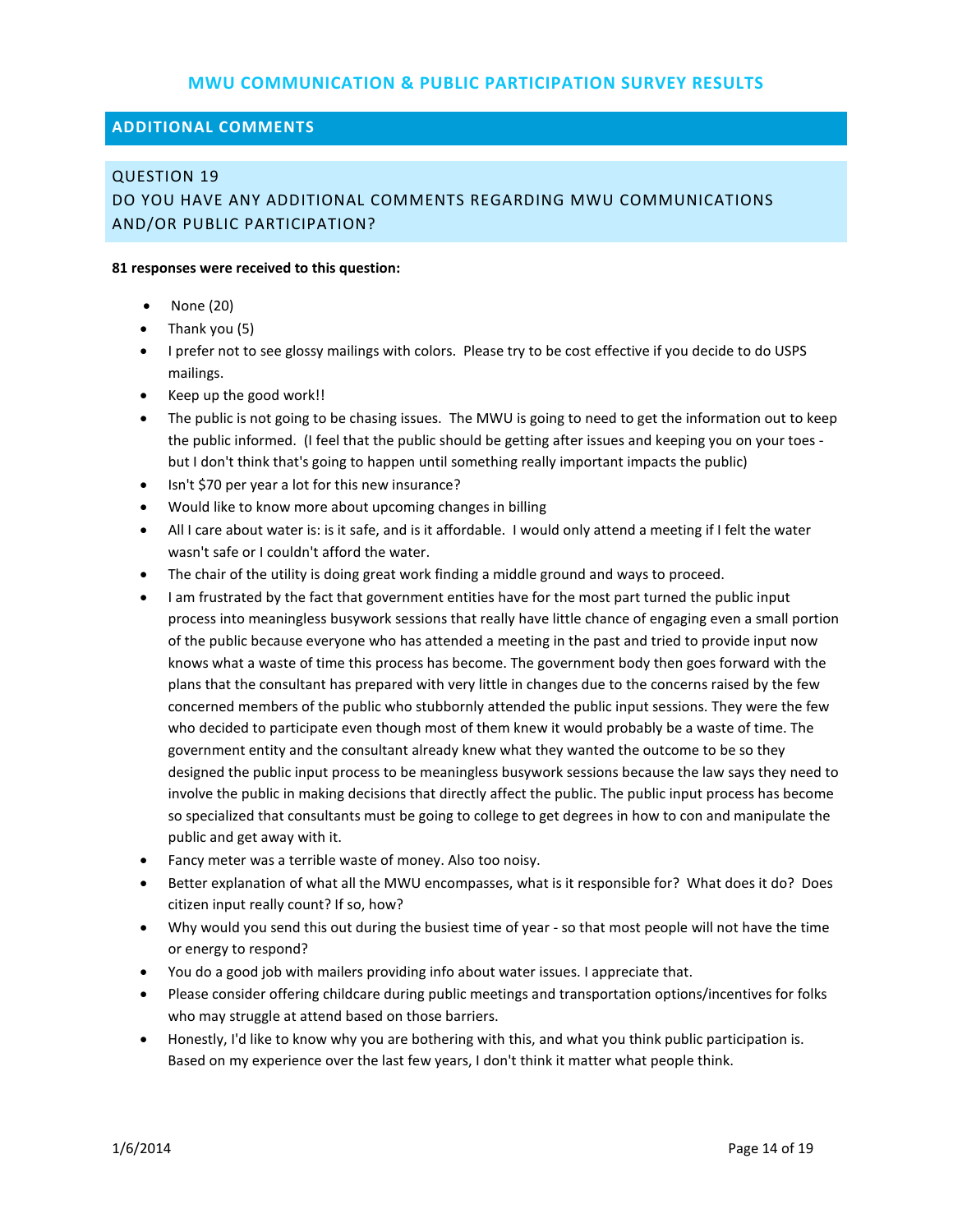- Please continue to use mailers as your primary source of getting information out to people. I also prefer to get such information thorough my neighborhood listserv. You should never use Facebook or Twitter to get information out to people, I do not trust those as good sources of information.
- Attending meetings shouldn't have to be an all consuming hobby in order to have your opinions matter.
- Nice of you to ask for input. I do have time for brief surveys like this one. If there was some big (potentially costly) issue that was going to affect my property or property tax, I might participate in a public meeting, if it was in my neighborhood library at a convenient time.
- I would like to see more community involvement/input into any major cost increases or billing changes to the water service Madison residents receive. I think the press conferences and things of the sort that I saw during the phase in of the wireless meters was pretty poor and MWU didn't do a very good job of 'selling' the incentive and minimalizing the supposed risks of the radio waves, etc....
- The story about the reservoir renovation was surprisingly fascinating, and writing it on the website was a great thing--I bet it got a lot of shares and interest. Well, I hope so. Keep up the good work on that! A community is stronger when it understands its infrastructure and history!
- Please communications in Spanish.
- The bill or mailers should be preferenced as a means to communicate with MWU users.
- Public participation is important to get citizen input and to get information out to the community.
- Keep up the good work and initiative improving customer relations.
- Like the free tap water outreach. great idea. great way to get your info out...at races, farmers market etc
- I've complained about the over-chlorination of our water on the near Isthmus for a while now and nobody's followed through for an inspection, or even offered to come out to check our pipes, taps or supply into our bldg on Wilson St. at Park Central!!
- You contacted me once to tell my my water usage was considerably down. Ironic! You tell us to reduce water usage and when we do; you say, you aren't making enough money, so you will have to raise our rates. What a kick in the teeth!
- Seeing that our water bills only came 2x a year, I was probably more apt to read through the entire thing and notice things like meetings, boards, committees etc.--I am not sure how efficient that will be once we go to billing monthly--maybe I am different, but I don't think many of us read through all of the fine lines on our bills--we see the charge and if we agree with it, we go ahead and pay it. We probably will not look through much of anything else on it. Opportunities to be posted in newspaper (in print or online) may be helpful in getting people to become aware--I do for some reason read through almost every inch of the printed paper when I receive it---especially on Saturday and Sundays.
- Info with bills is key; otherwise most people won't pay attention or ever learn about issues or meetings.
- Thanks for asking for feedback on the CAP.
- Thanks for sending this and having CAPS. I think too few people understand the problems and limits we have with clean fresh water, even in Madison.
- I'd like to see the WU more vigorously defend its policies from attacks of the likes of Larry Kaufmann and others who would like to privatize all utilities and governmental functions.
- Good work
- Please sponsor public hearing on the pros and cons of water fluoridation of drinking water. I believe that its is an important issue that could use some public education and participation.
- Just make sure i am on the cap mailing list and get all info on cap meetings, project news etc.
- I don't follow the Utility on Facebook or Twitter, and wouldn't want to on a long term basis (too much to keep up with as it is), so I'd have to be prompted to check a website or FB page by some other means (email, neighborhood assn, etc)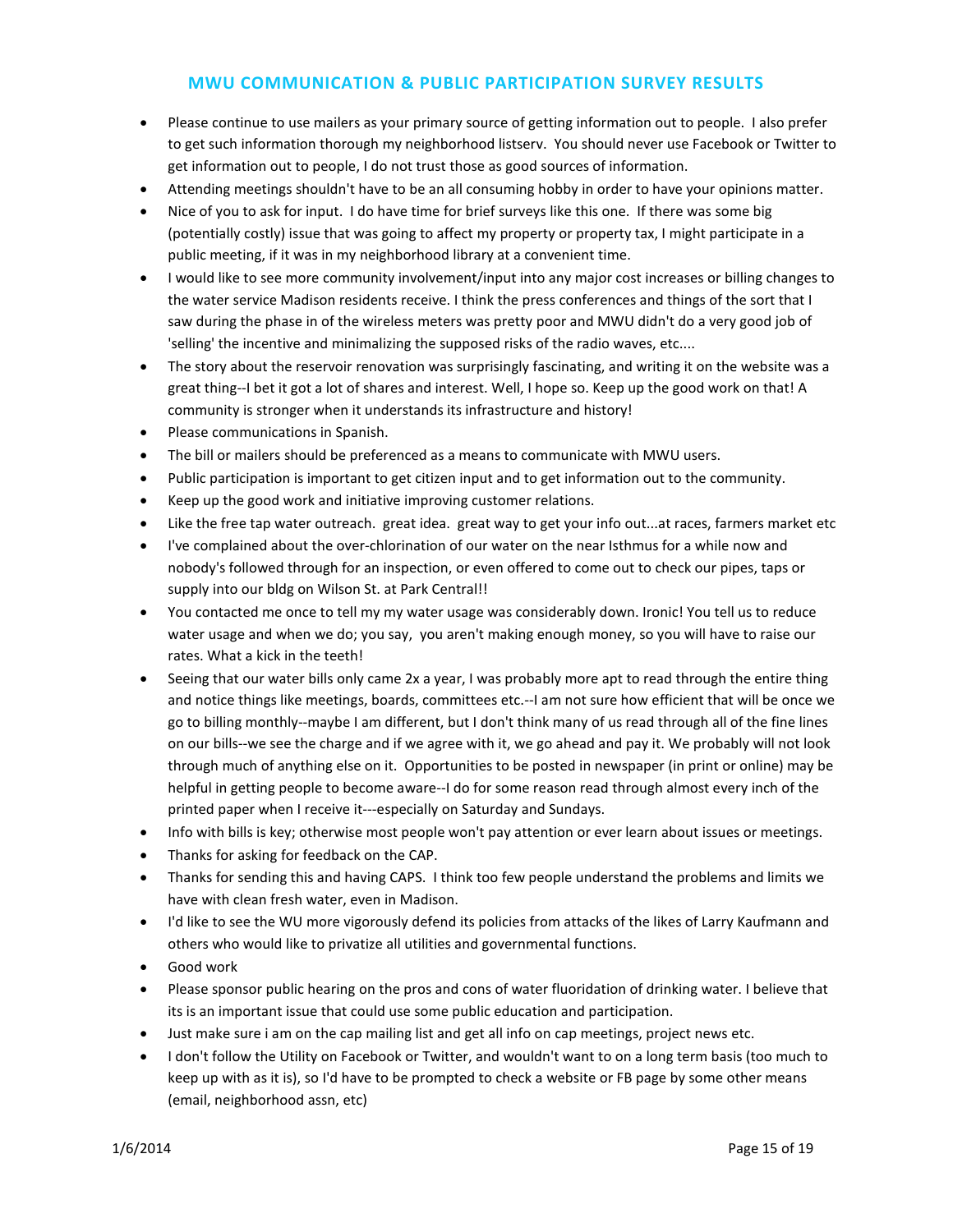- Yes, what is the Citizen Advisory Panel?
- Why would I participate? For what?
- I look forward to learning of participation opportunities!
- My H2O bill has increased 20% since the new meters were installed. :-(
- Thank you for being so interested in keeping local residents informed and caring about what we think!
- Act 10 /Act32 could have better explained as to why politicians decided the city is now prevented from performing construction lateral work. Is Service Line Warranties of America a union shop?
- Overall I am satisfied with MWU communications.
- What topics and areas of decision making and operations does public participation influence? What does the water utility do besides maintain pipes and pumps?
- In general, the newsletters that I receive in my email box answer most of my questions.
- I have gotten conflicting information about when the monthly billing would start.
- Follow NEPA/WEPA, PI is a continuous process through all stages of a project.
- MWU needs to scale back its unaffordable expansion plans. We all need to cut back on our water use; building new, unnecessary wells is a waste of everyone's money.
- Please keep educating the public. Access to great quality drinking water is so important. People take potable water for granted.
- Don't use "MWU." It's pretty meaningless to most of us.
- The Utility had a tough time explaining why they needed more capacity when water consumption was falling. The overall impression that the Utility creates is "We know what's best. Please agree, thank us, or shut up and leave us alone." Perhaps a Public Relations Director should be hired?
- Figure out how to give me water I can drink from my tap instead of purchase from a store instead of sending out surveys on how to communicate with me.
- It's great that you're soliciting input!
- I think overall the MWU is doing a good job involving residents in their water utility.
- The only good communication that I know about from MWU is the email notifications.
- How about a roving booth/truck that goes to the farmers market, shopping malls, and community events? It could be used for both providing education/information and for receiving feedback and input. Go to the customer, don't expect them to come to you.
- Very disappointed. The water utility apparently only listens to views in support of staff and Board, is not actually interested in other concerns.
- I love your Facebook and Twitter page. Your posts are timely, interesting and often witty. Kudos! It may not feel like it to you, but so many local governments are striving to achieve your level of success.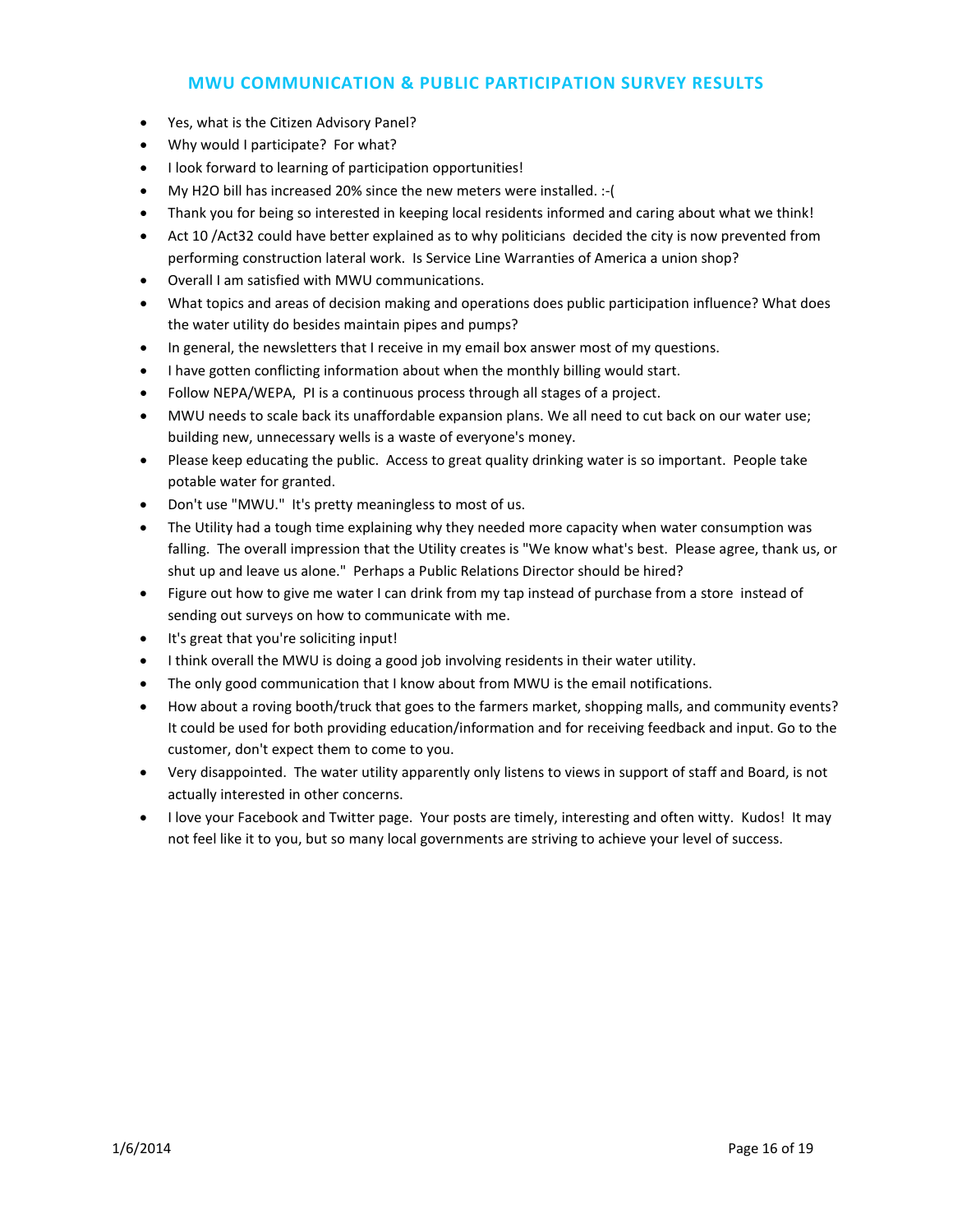## **ABOUT THE RESPONDENTS**

## QUESTION 20

WHAT CATEGORY BELOW INCLUDES YOUR AGE?



# QUESTION 21 IN WHAT PART OF MADISON DO YOU LIVE?

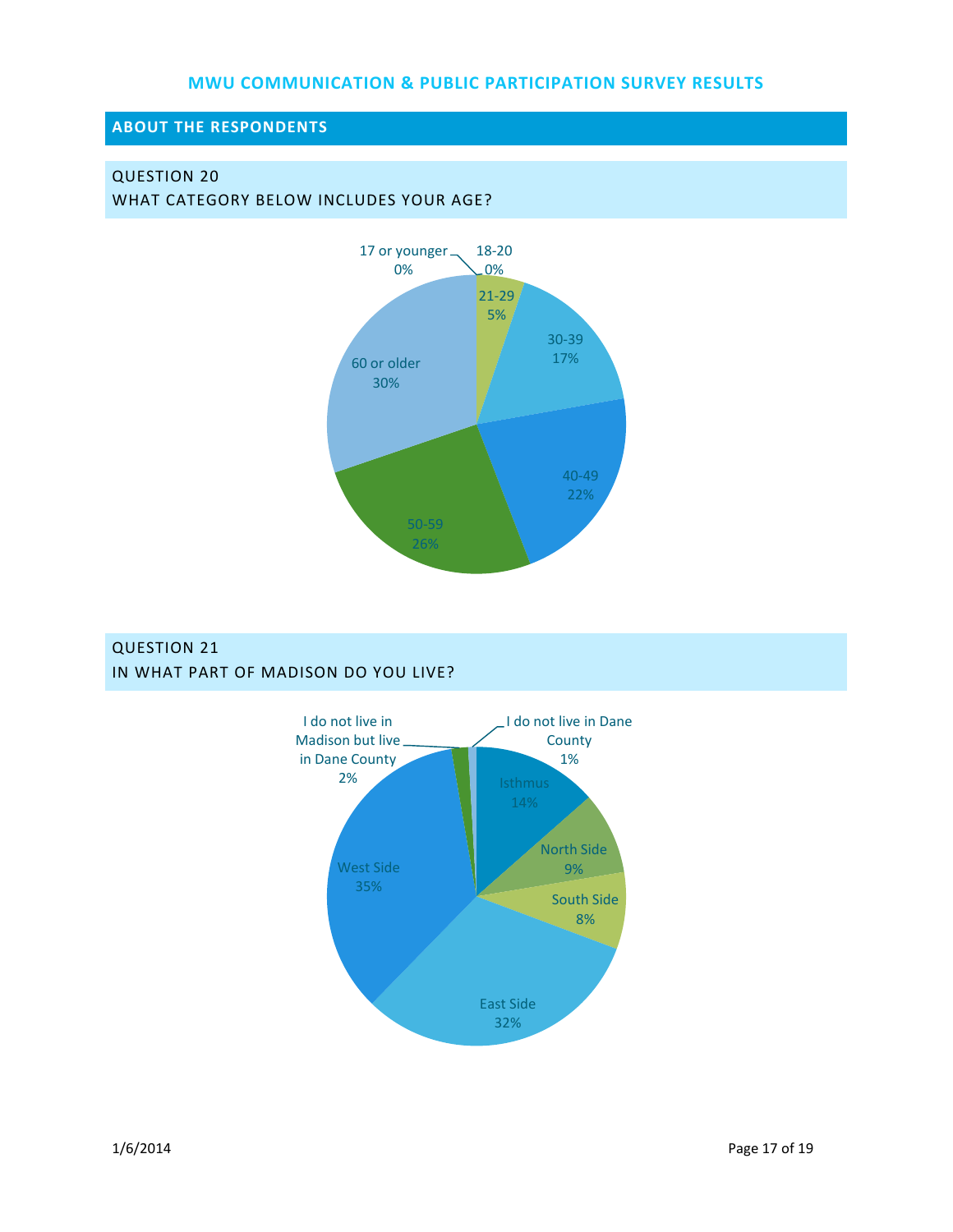

QUESTION 23 ARE YOU ON TWITTER?

QUESTION 22

ARE YOU ON FACEBOOK?